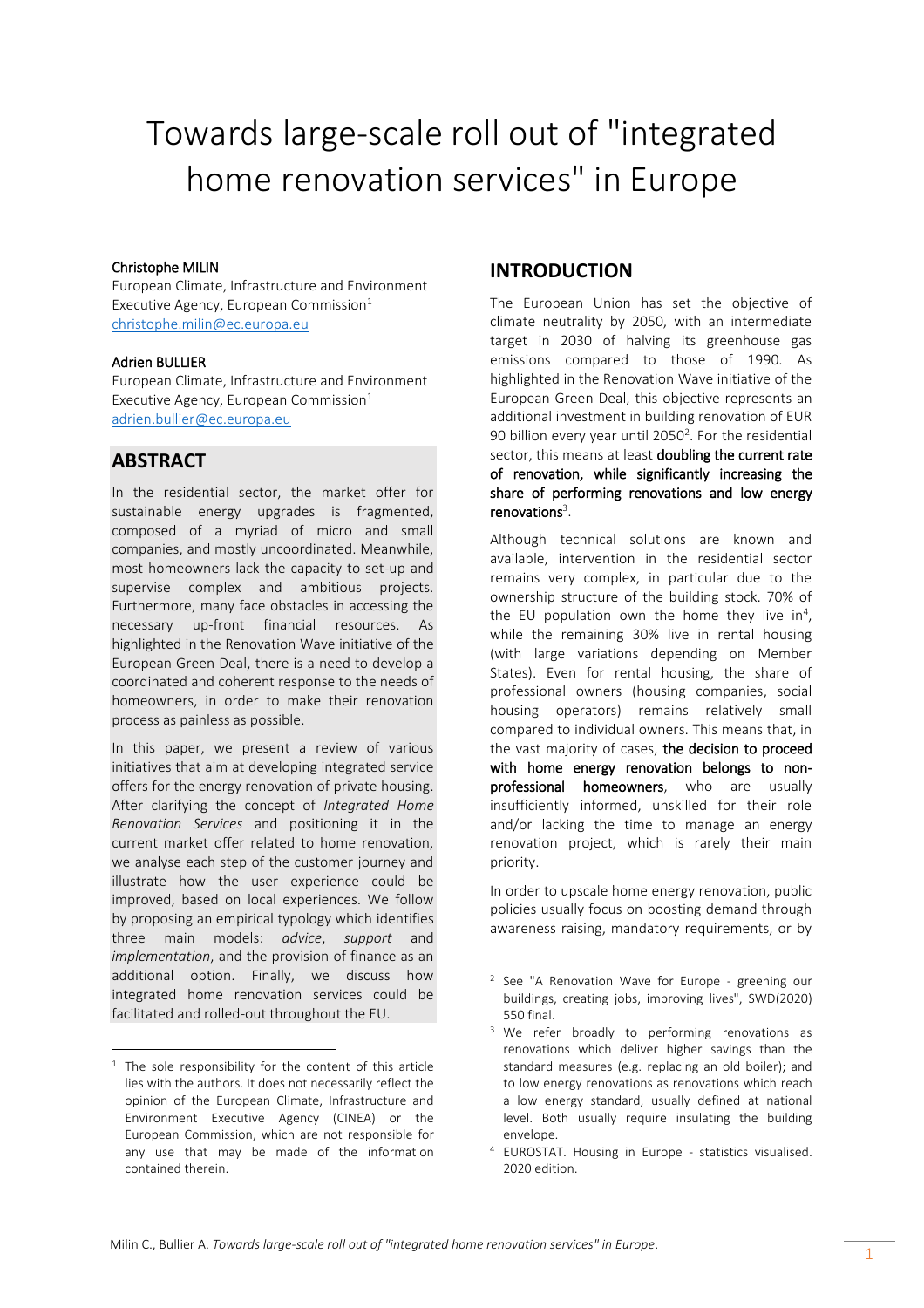providing public subsidies and low interest loans. However, given the lack of capacity of homeowners to cope with the complexity of low energy renovation, we postulate that home (low) energy renovation can only be upscaled if appropriate services are put in place on the supply side, in order to decrease the burden of renovation on homeowners. This paper shows how the development of "Integrated Home Renovation Services" (IHRS) can provide a coordinated and coherent response to the needs of homeowners at each step of their customer journey, in order to make the renovation process as painless as possible.

After clarifying the concept of IHRS and positioning it in the current market offer related to home renovation, we analyse each step of the customer journey and illustrate how the user experience could be improved, based on local experiences<sup>5</sup>. We follow by proposing an empirical typology which identifies three main models: *advice*, *support* and *implementation*, and the provision of finance as an additional option. Finally, we discuss how integrated home renovation services could be facilitated and rolled-out throughout the EU.

# **DEFINING "INTEGRATED HOME RENOVATION SERVICES"**

#### **Home renovation as a "customer journey"**

What is the customer experience of homeowners renovating their home? The question is rarely tackled in the policy debate and, when asked, the answers suggest that many homeowners avoid renovating their home not only because of a lack of interest, but also because they are reluctant to engage in the process. In most cases, homeowners manage the renovation process on their own, which includes defining the energy savings measures, contracting with various construction companies, coordinating the worksite and taking delivery of the work. They are on their own to access a bank loan or mobilise subsidies. Some homeowners even perform all or part of the works themselves.

While from a homeowner's point of view, home renovation is one coherent project, it is usually not seen as such by contractors or by public authorities, whose interventions are focused on specific aspects or moments of the project. In this context, we define the customer journey as the

 $\overline{a}$ 

sequence of interactions between a homeowner and all the stakeholders involved in the renovation, from the homeowner's point of view.

We could make an analogy between home renovation and a wedding<sup>6</sup>: for the bride and groom, their wedding is one single coherent project; but not for the actors involved (e.g. public authorities, religious authorities, caterers, hotels, travel agencies, etc.), none having a clear interest in coordinating with the others. Although the bride and groom are usually inexperienced, they generally have to fill in the coordination gap, which is often a major source of stress. Wedding planners are often their best option to ensure a smooth and successful wedding experience.

Equivalent service integrators are needed to upscale home energy renovation. Delegating part or all of the tasks for which homeowners are not well equipped, can make the renovation experience much more attractive, and avoid that homeowners abandon their project or keep it to the simplest measures.

#### **Mapping the current market offer**

A large number of professionals already offer renovation-linked services to homeowners. Figure 1 presents in rows what we consider to be the main steps in the customer journey and, in columns, the main types of actors involved in the housing sector. Where rows and columns meet, we indicate to what extent the expected services appear to be a core business, a secondary or a marginal activity for the type of actor considered. It should be noted that, while we present the customer journey in a very sequential manner, in practice several of these steps are conducted in parallel, possibly with several iterations at certain stages.

The mission of supporting individuals with project design, selection of companies, worksite supervision and acceptance of the work is typically the activity of architects, energy auditors and engineers, possibly in association. By definition, architects and engineers provide independent advice, analyse quotations and coordinate the renovation works, working in the best interest of their clients. However, this independence means that they are not in a position to carry out the work themselves, or to offer finance. The support of architects and engineers is usually needed for low energy renovations, but its costs remain a barrier

1

<sup>5</sup> For each of the experiences mentioned, a link to the website is provided in the Reference section.

<sup>&</sup>lt;sup>6</sup> This analogy was first formulated by Françoise Réfabert, Énergies Demain.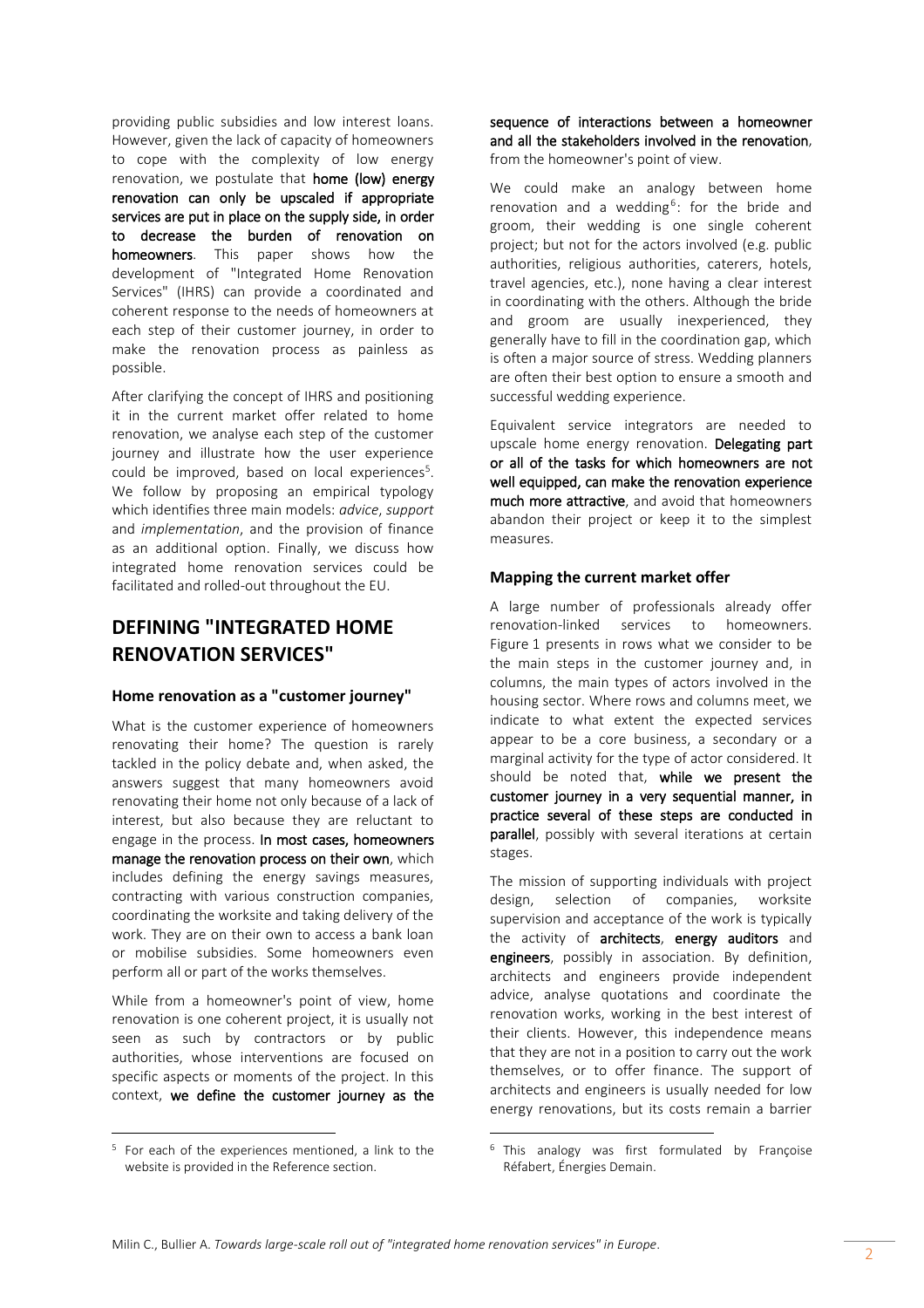except where it is subsidised (e.g. KfW programmes in Germany).

In the majority of cases, craftspeople and installers are the first entry point of homeowners into an energy renovation journey. The primary motivation for contacting them varies greatly and is not necessarily that of saving energy. Craftspeople and installers are very often called to (urgently) repair or replace faulty equipment. In many cases, they are contacted for a project aimed primarily at adapting the home to the (evolving) needs of the household, in which they may be asked to include

energy improvements. The construction sector is organised by trades and extremely fragmented, made up of a myriad of small and micro enterprises. This means that craftspeople, even those highly skilled to meet the needs expressed by their clients, are not necessarily in a position to offer complex and comprehensive refurbishments. And it is not reasonable to expect them to spend time they do not have, answering needs that were not expressed, proposing solutions that only their peers and competitors can deliver.



*Figure 1: Current market offer along the customer journey for home energy renovation*

General contractors (and to some extent craftspeople networks, especially those affiliated to energy providers<sup>7</sup>) are in a better position to propose a broader set of interventions, part of

 $\overline{a}$ 

which will be sub-contracted to smaller companies. However, they will most likely focus on the interventions they know best and/or which are the most profitable for them, and will not necessarily advise the homeowner to engage in complex energy renovations which they are not experienced in. While general contractors often provide valuable advice to homeowners, their advice cannot be neutral as their interest is to sell the standard works where they maximise their profits and limit their risks. In addition, general contractors do not necessarily have sufficient means for

<sup>7</sup> It is worth highlighting the existence of craftspeople networks with strong focus on energy. Many, such as *BLEUCIELEDF* or *RéseauPro ENGIE* in France, were developed under the impetus of some energy providers, as a result of the energy savings obligation set in the Energy Efficiency Directive (EED).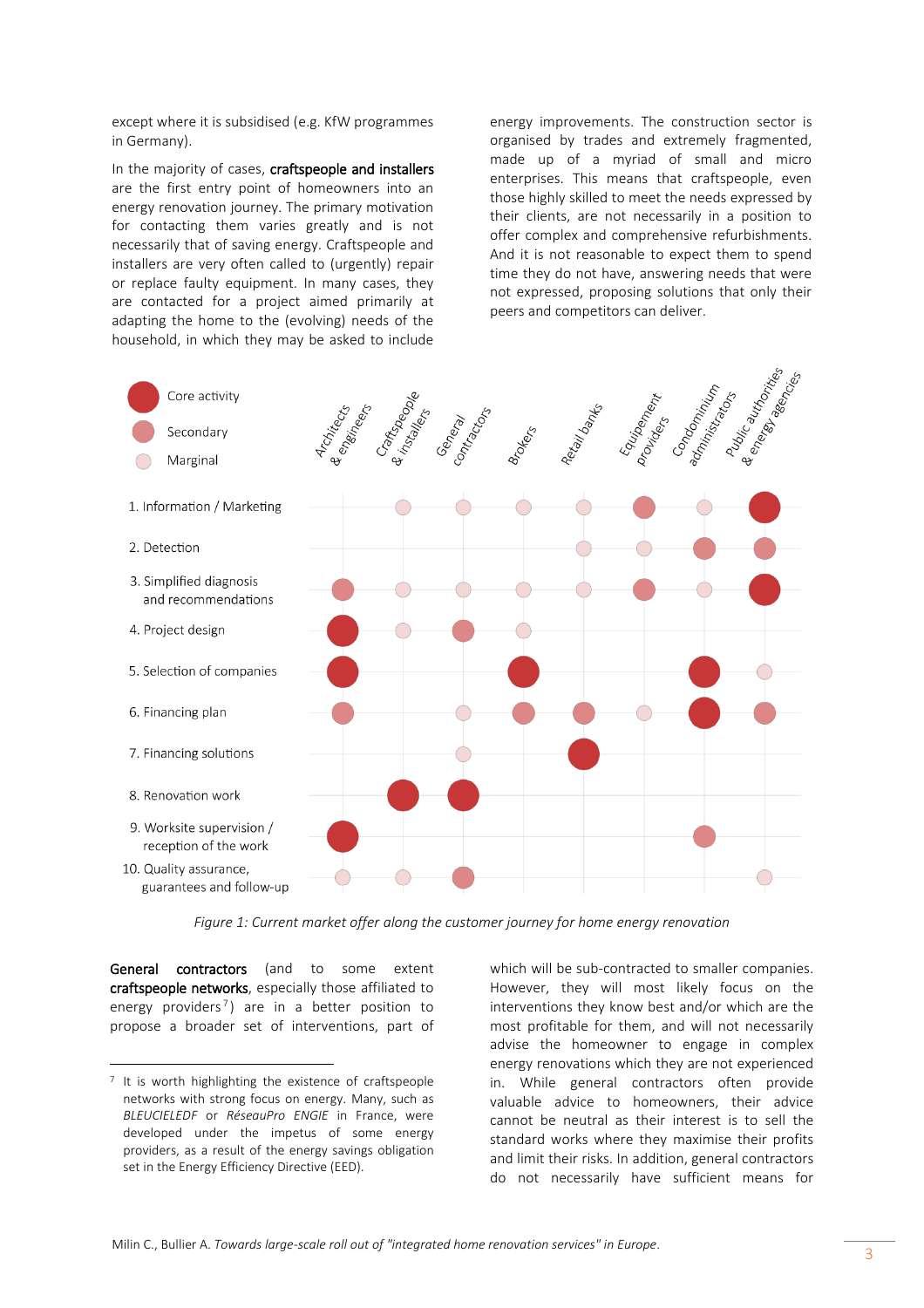marketing and promoting new innovative solutions to homeowners and they are, in most cases, not capable of providing financing solutions<sup>8</sup>.

Brokers are often put forward when reviewing existing *one-stop-shops* models, especially as initiatives led by private actors<sup>9</sup>. Brokers act as intermediaries between individuals and professionals, not only from the construction sector but also, possibly, from the financial sector. On the one hand, brokers help homeowners define their project and, on the other hand, they help professionals find clients. Assuming that homeowners' willingness to pay for such services is low, the underlying business model is usually based on a commission charged to professionals, typically 5-10% of the amount charged to homeowners. This means that, ultimately, brokers' main clients are not the homeowners but the professionals, for whom they act as business introducers. While this market positioning is perfectly relevant, it is not always well explained and understood, sometimes leading homeowners to distrust the advice given. All the more so considering the aggressive telemarketing practices of some brokers, which are damaging the reputation of all players in this market segment, including the most virtuous.

Retail banks are specialised in providing financing solutions and their role is crucial to allow deeper renovations, which usually require external finance. Their existing customer relation can be activated to provide first level advice, such as information on energy savings opportunities and existing subsidies, and even sometimes simplified energy diagnosis. However, while retail banks can improve their products to better meet the needs of their clients, they can provide credit only if there is a solvent demand for credit.

Equipment providers (i.e. hardware stores and equipment vendors) are quite active nowadays in promoting energy efficiency measures, which is a good way to boost their sales. Although their

 $\overline{a}$ 

market positioning differs, they usually have a significant marketing capacity and can be excellent information relays. They are traditionally core actors in the vocational training of craftspeople and construction companies. In addition, these actors are in a position to reach the *informal* energy renovation market, i.e. the probably significant number of individuals who perform energy renovations without any professional support.

In the specific segment of multifamily buildings, condominium administrators are increasingly dealing with energy efficiency, particularly where the legislation requires energy audits, and sometimes even energy improvements. However, they operate in a particularly challenging market segment where the decision-maker (i.e. the homeowners General Assembly) is usually weak, fleeting (the General Assembly meets usually once, exceptionally twice per year), divided (mosaic of individuals with divergent interests) and distrustful of any external actor. Their low remuneration compared to the complexity of an energy renovation project, and the risk of losing their management mandate if they are too insistent, mean that they are probably not the best prescribers, although they can play a central role.

Finally, **public authorities**, especially local and regional authorities and their energy agencies, can provide valuable information and first level advice to homeowners thanks to their proximity. However, they are usually reluctant to intervene in a competitive market and prefer to position themselves in a neutral role of information and orientation. This means, for example, that they do not go beyond a certain level of detail in their recommendations, or they cannot recommend a specific private actor. Furthermore, many of these structures do not have the human and financial resources to proactively approach homeowners and, as consequence, are mostly in contact with homeowners who are already motivated or engaged in a renovation process.

In a nutshell, it is not the lack of participants in the market that explains the low uptake of energy renovation, but rather their absence of coordination and their diverging interests which prevent a holistic answer to the needs of the homeowner. Public intervention is needed to create and strengthen the missing links between fragmented market offers, and to accelerate the transformation of practices towards low energy renovation.

<sup>8</sup> Also resulting largely from the energy savings obligation set in the EED, we note the existence of banks created in joint venture between energy providers and high street banks. Rather than offering energy efficiency financing directly to homeowners, these specialised banks pass through the intermediary of craftspeople (members of the networks mentioned earlier), whose technical offer they support by providing financing solutions.

<sup>9</sup> See, for instance, the *Reimarkt (NL)* concept in the Netherlands. However, it seems that the experiment is being phased out, following a decision by the municipality of Groningen to end its subsidies.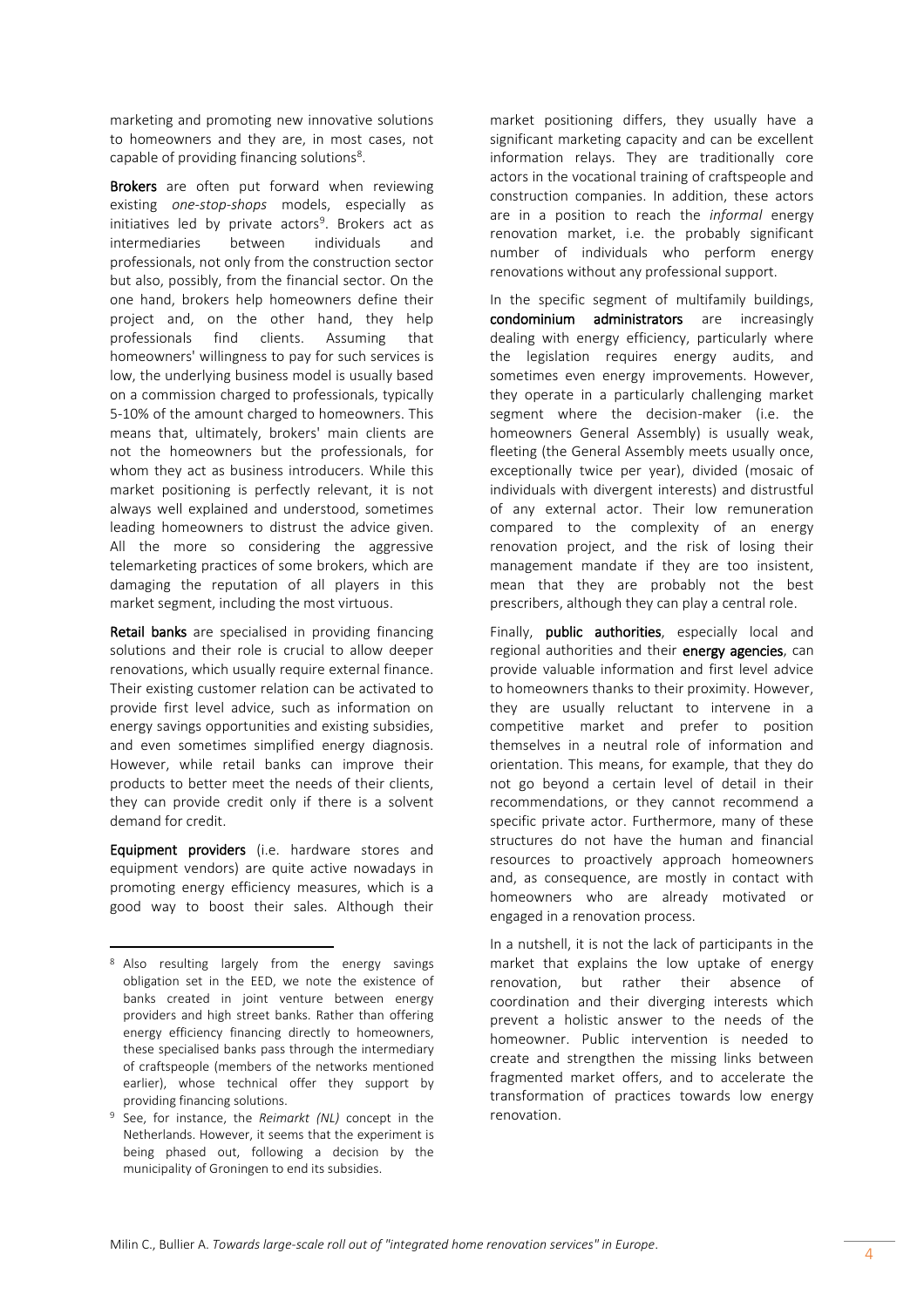## **What are "Integrated Home Renovation Services"?**

While it is fairly simple to describe what "Integrated Home Renovation Services" (IHRS) might include, their concrete implementation can take many different forms depending on the local context and resources. Here is how to understand the terms:

- Integrated has a twofold meaning. The approach should combine various services in a packaged offer to homeowners, in order to create confidence and simplify the renovation process. The approach should also be well integrated in its context, making best use of what is locally available, notably in terms of public support schemes and local market players.
- Home means private homes, which can be individual or multifamily buildings, but not public buildings, social housing or tertiary buildings.
- Renovation focuses on existing buildings and excludes new buildings. In particular, the focus should be on low energy renovation, either all at once or at least in a planned staged approach that could be followed-up by the IHRS, using tools such as Building Renovation Passports.
- Services emphasizes the nature of solutions to be provided.

Note that this approach is often discussed under the denomination of *one-stop-shop*. However, the use of this term in the public debate is not yet stabilised and it is commonly used to refer to a wide range of very different approaches, not limited to housing, many of which focus on streamlining public funding (i.e. single funding portal). We therefore prefer to use the more specific term of IHRS.

# **PROMISING LOCAL EXPERIMENTS ALONG THE CUSTOMER JOURNEY**

Several public authorities have developed local IHRS, often with the support of EU programmes. For instance, Figure 2 shows various IHRS developed in recent years with the support of the Horizon 2020 research programme (note that one project may correspond to various points). Although many of these initiatives are still in early stages of implementation, there is already a lot to learn from their intervention logic, pending further analysis in the future. Rather than presenting all these initiatives in detail, we use them as examples

for the different steps of the customer journey identified in Figure 1. This does not exclude that other initiatives may be as relevant.



*Figure 2: Current market offer along the customer journey for home energy renovation*

# **Information / marketing**

At this first stage of the customer journey, the aim is to raise homeowners' awareness on how they consume energy, the importance of controlling their consumption and the means to do so. Through the use of various communication media, this stage reaches out to the largest audience and aims not only to trigger immediate actions but also, in the longer term, to change homeowners' representations and disseminate new social norms. Messages are not specifically tailored to the particular situation of the homeowner, and can be issued by a wide variety of public or private actors. This role has been taken historically by public authorities, and is typically delivered by local energy agencies. The impact of information/marketing can be greatly enhanced in an IHRS by linking it with a concrete offer of services. This can explain the relative success of some private IHRS led by equipment providers, such as the *Better Home (DK)* programme<sup>10</sup>.

 $\overline{a}$ 

<sup>&</sup>lt;sup>10</sup> Although it now appears that its private promoters are putting a stop to it. It should also be noted that the existence of a vested interest in such IHRS could be perceived negatively by homeowners in a different cultural context.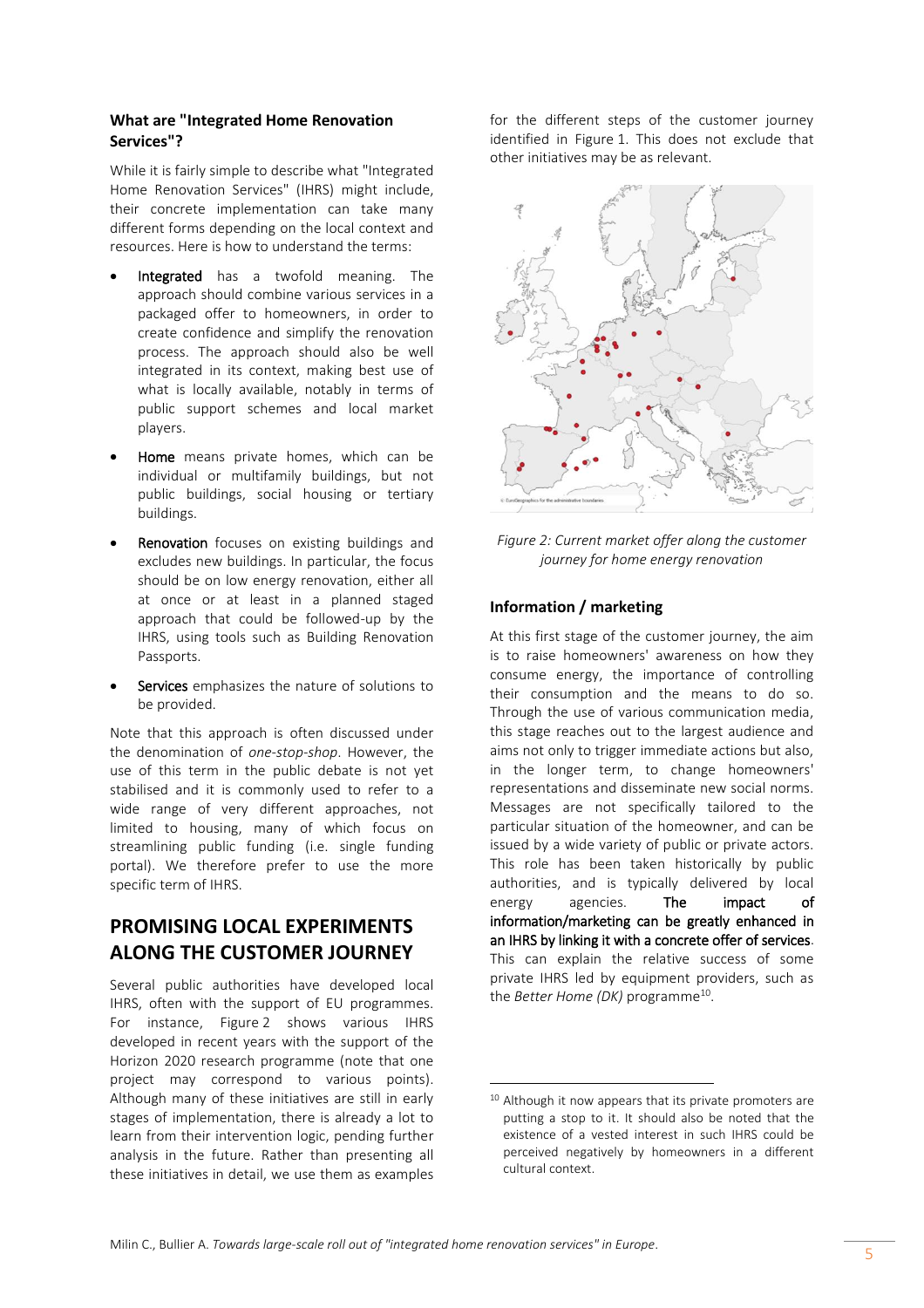# **Detection**

Homeowners are rarely ready to make major decisions and the window of opportunity for an ambitious renovation is quite small. It is therefore important to detect and target more precisely those households who are more likely to undertake a renovation. In particular, low energy renovations are much easier to integrate in a global renovation of newly purchased home, where homeowners often implement a number of interventions before they move in (e.g. repaint the façade, change windows or boiler, etc.). House buyers are therefore a key target group, which needs to be approached before the actual purchase, for example by channelling information through real estate agencies, banks and notaries. For example, the *C-Real (BE)* project in Limburg follows such approach by establishing a permanent, structural collaboration between a mortgage lender (Onesto) and a semi-public renovation adviser (Dubolimburg).

## **Simplified diagnosis and recommendations**

Beyond the provision of information (messagecentred), a further step is to provide advice (recipient-centred) to homeowners, i.e. to guide them in their choices. Such advice is not necessarily limited to technical aspects and may also cover financial aspects (focused here on the investment profitability), including information on available subsidies and the way to mobilise them. Although generic, such advice gives homeowners the key elements to make a first decision (go/no-go) and engage further into the customer journey, possibly with support from the IHRS. At this stage, advice can take the form of a simplified diagnosis, based on standardised typologies and calculations, to estimate roughly the potential energy savings, the costs and available public grants.

Services at this step are mostly provided or funded by public entities, with the explicit intention not to disturb the private market, and exclude going into design details, selecting construction companies, supervising the proper execution of the work, or ensuring its reception. In no way does the adviser substitute the homeowner who remains sole responsible for all decisions taken. This is, for example, the positioning chosen by *Padova Fit (IT)*, which consists of an information desk operated by the municipality, providing first level information and advice and then referring homeowners to a list of qualified professionals whom they can contract directly. Subsequent operations are facilitated by the definition of standard protocols and contracts that professionals can use, which can significantly increase the impact of giving simplified recommendations.

Such positioning has the advantage of not engaging the IHRS professional responsibility in case of problems during the execution of works. However, the choice of not taking part in the design and selection of construction companies reduces the attractiveness to homeowners, for whom these are the most stressful steps.

# **Project design**

To overcome the limits of the previous positioning, an IHRS can decide to go one step further and support homeowners more operationally in their energy renovation project: firstly by carrying out a detailed on-site energy audit, to analyse the specific situation and determine potential savings; secondly, by defining in details the work to be performed, including specific requirements (e.g. on thermal bridges) and making sure these specifications comply with grant requirements (e.g. levels of thermal resistance, qualification of the builders…). Such detailed project design is rarely prepared for individual retrofitting measures (such as a boiler replacement) but it is usually needed for comprehensive low energy renovations.

This constitutes a first qualitative leap and a tipping point between an "advice model" and a "support model". This means carrying out market activities and incurring professional liability for the advice provided. The switch from one model to the other can be materialised by the existence of a service contract or by a physical visit to carry out the audit.

# **Selection of companies**

In this step, the homeowner asks construction companies (or groupings thereof) to provide quotations and then selects the best offer. Note that in small renovation projects, construction companies may be identified earlier (including without competition) and involved in the design; however, in the perspective of a publicly organised IHRS this should be avoided because of the risk of conflicts of interests.

The selection of companies is a crucial step. It usually represents a lot of stress for homeowners due to the difficulty of mobilising companies, the technicity of the offers and the fact that actual investment costs are decided. Insufficient specification of the works often leads to unforeseen costs or litigations due to sub-optimal quality of the works.

Significant cost reductions can be achieved through IHRS at that step, especially for low energy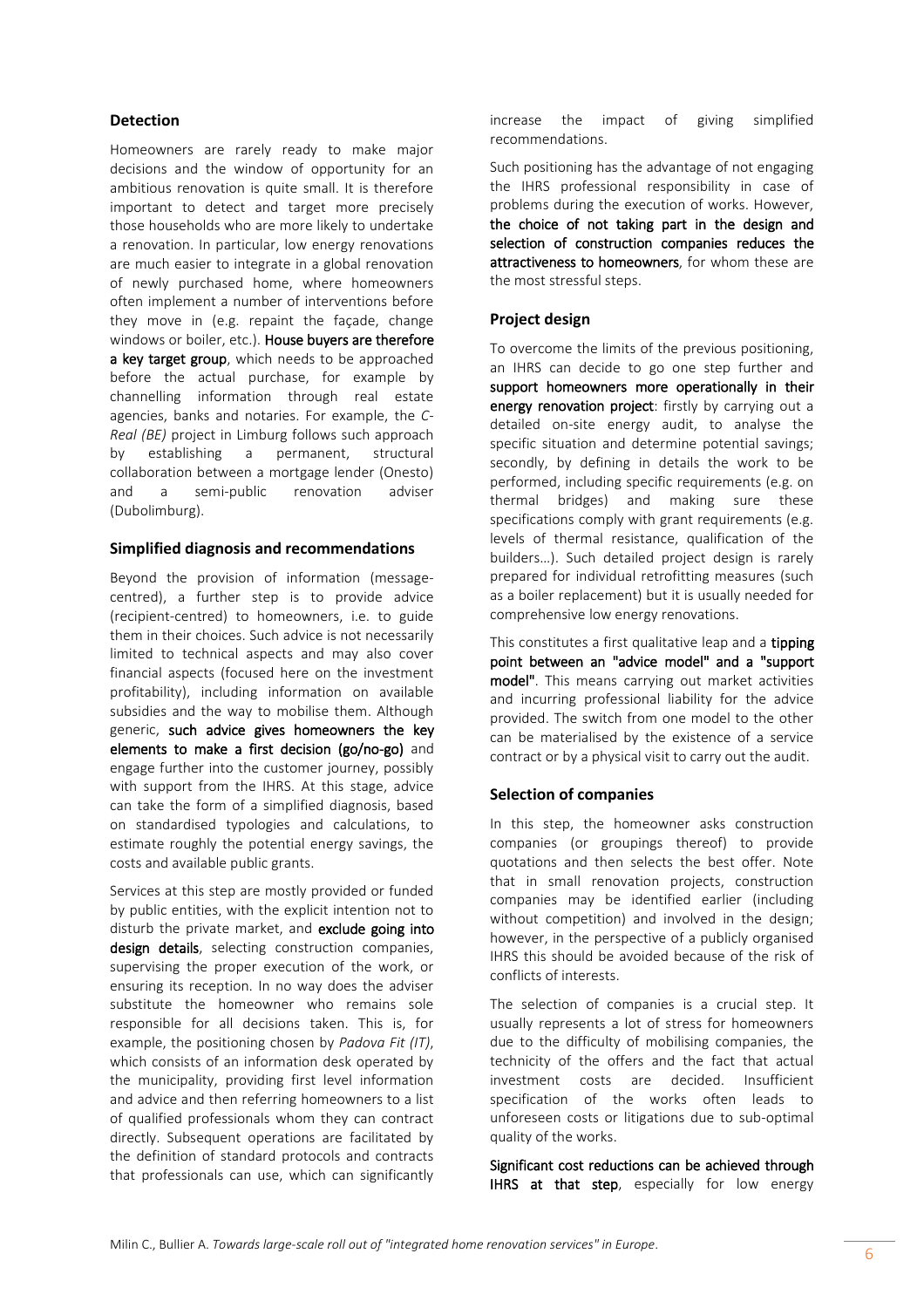renovation, by moving from a project approach to a programme approach, i.e. through standardisation and replication. Quotations can be improved by: reducing the transaction costs for preparing an individual quotation (which is never exactly the same); reducing the risk of unforeseen costs, which is very real, especially when companies do their first project; reducing the risk entailed by cooperation with other construction companies, which is often required in order to better coordinate delivery and quality of the work; reducing costs for equipment by negotiating larger or collective contracts. *Oktave (FR)* has thus trained over 200 craftspeople to form groupings capable of delivering low energy renovation projects based on standard renovation packages, which reduces design costs and the price of quotation.

We distinguish 3 possible IHRS organisations at this stage:

- Assistance: the IHRS works in the exclusive interest of the homeowner, which means that it must have no contractual relationship with the companies performing the refurbishment. Furthermore, while it advises on the choice of companies (e.g. by making available a directory of (possibly certified) companies), it does not select them on behalf of the homeowner, who remains fully responsible for this choice and its consequences. This is, for example, the traditional positioning of architects, and the one chosen by *Hauskunft (AT)* in Vienna. Beyond the scope of an *advice* model, in a *support* model, the IHRS can assist homeowners to launch a consultation of companies, obtain quotes and analyse them, often giving an opinion on what is or not a "good price" and even sometimes supporting homeowners in negotiating prices.
- Delegation: the IHRS works in the exclusive interest of the homeowner and receives part of the homeowner's prerogatives through a delegation contract. Although the homeowner ultimately assumes all consequences, the IHRS may perform certain acts defined in its mandate (such as, for instance, signing contracts with construction companies), which are binding for the homeowners as if they had performed those acts themselves. This is, for example, the positioning of *Hauts-de-France Pass Renovation (FR)* (which also includes a stand-alone financing offer).
- General Contractor: the IHRS not only proposes to design but also to carry out the renovation work. In that case, the IHRS may perform part of the work itself and/or hire construction

companies and impose their choice on the homeowner. The IHRS relationship with construction companies can take several forms (subcontractor or co-contractor, with joint or separate liability), potentially through framework contracts. This constitutes a second qualitative leap and a tipping point between a "support model" and an "implementation model". Indeed, the IHRS is no longer working in the exclusive interest of the homeowner but also has an economic interest in delivering works. It should be noted that while this does not prejudge of its quality, the advice provided upstream by the IHRS may be perceived as less impartial. A positive aspect is that, since the IHRS has the possibility of making profit on the work, it may offer less expensive advice upfront. This is, for example, the positioning chosen by *FaciRénov (FR)*.

# **Financing plan**

Whereas financing is not THE solution to home renovation, lack of clarity on how to afford home renovation is often a good reason for abandoning the project. The financing plan is one of the first questions homeowners ask at an early stage; it is progressively refined as technical choices and costs are clarified. The purpose of the financing plan is not to answer the question *"Is the investment attractive?"* but rather *"How can I pay for it?"* (whether profitable or not).

The IHRS needs to identify precisely the household's self-financing capacity (its savings and incomes), the amount of public grants which can be accessed, the amount to borrow but also that of other outstanding loans, which condition the homeowner's capacity to repay. The financing plan needs to be clarified well ahead of the start of the works, including the agreement on a potential loan.

It may seem obvious for an IHRS to add this type of service on top of a core technical offer. However, financial services are highly regulated, and advice provided in preparation for banking transactions may be qualified as banking intermediation, which is a regulated profession. Financial regulations may entail organisational constraints for IHRS, for example specific qualification requirements for staff.

# **Financing solutions**

Immediately connected to the financing plan, a crucial step in most renovation projects, especially when targeting low energy renovation, is access to external financing sources, which usually consist of consumer loans (potentially subsidised) and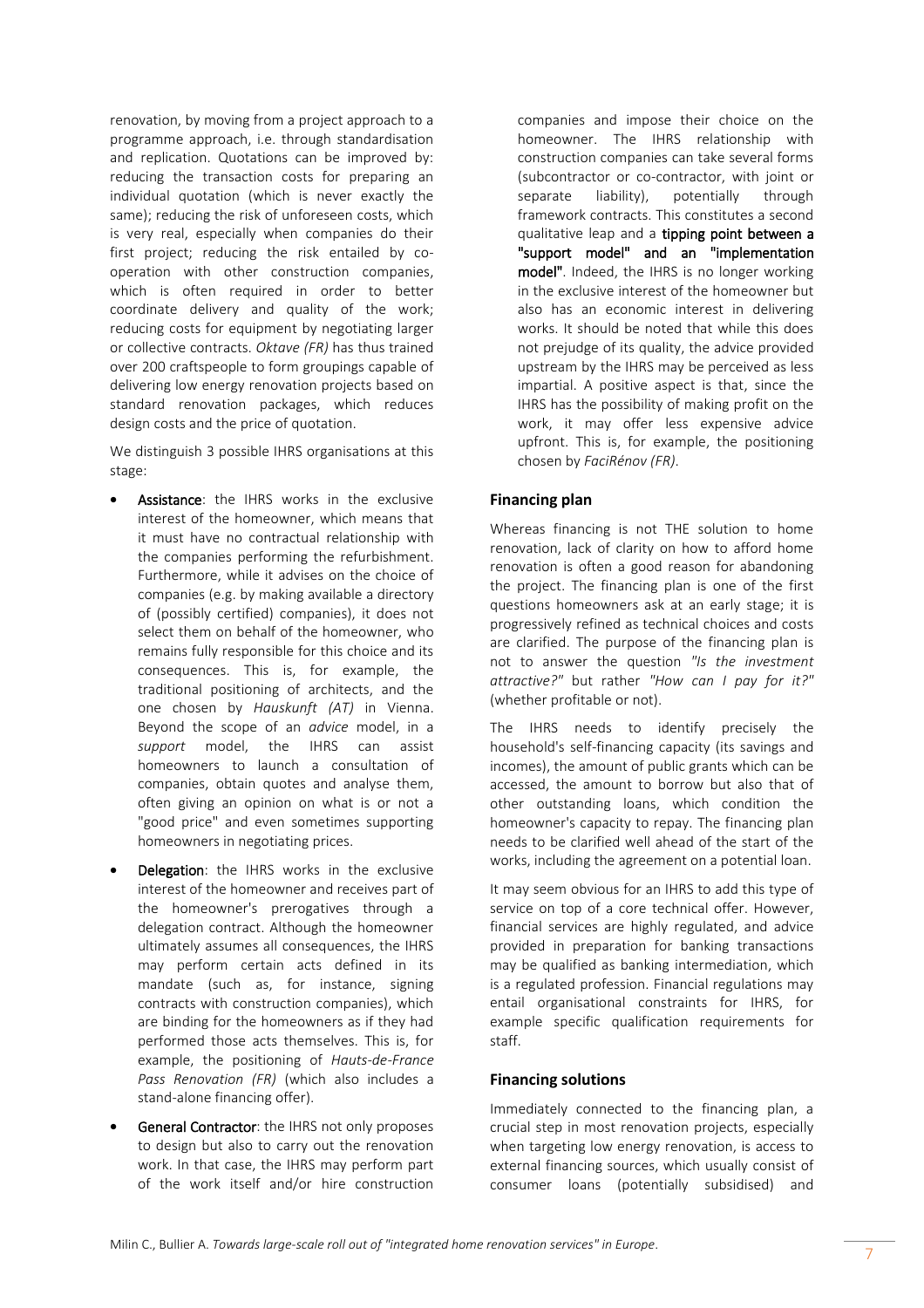secured housing loans / mortgages (in the case of a renovation bundled with a home acquisition project), as well as public grants. An IHRS can provide different services, potentially in combination:

- Support in accessing public grants. Although it is often possible to combine different grants, understanding the different requirements can be complex, as funding schemes are usually not coordinated between the different funding bodies (local, regional, national and European levels, as well as energy utilities in many countries). In the earlier stages of the customer journey, an IHRS can optimise the amounts of grants and ensure that the project complies with the grant requirements; in this step, the IHRS can also assist homeowners in preparing their grant applications.
- Pre-financing of public grants. While public grants improve the profitability of the investment, they are usually received *ex-post*, sometimes long after the work has been paid for. This means that the homeowner must have the capacity to finance the full investment, including the pre-financing of the grant amounts. IHRS can improve this situation by providing pre-financing solutions which can take the form of a short term  $\alpha$  loan<sup>11</sup>. In this approach, the risk of non-compliance with the grant requirements (and also the risk of default on the short-term loan) can be mitigated by the IHRS in earlier stages if it is involved in the design. A subrogation mandate may even allow the IHRS to recover the grants on behalf of the homeowner, as repayment for its short-term loan.
- Pre-qualification for a retail bank financing offer. Although the bank will usually make its own analysis of the homeowner's financial situation, the IHRS can facilitate due diligence, notably by providing the information in a standardised format, in agreement with the bank. An IHRS can develop partnerships with one or more specific bank(s), and argue that it can bring a critical mass of projects to the bank, which may justify the bank setting up a specific product tailored to energy renovation, and training its staff on it.
- Autonomous financing solutions. The IHRS can even include a standalone financial offer within the package of services. This constitutes a third

 $\overline{a}$ 

qualitative leap and a (substantial) "option" that may be added to each of the three models (although it has only been observed with the *support* and *implementation* models). Integrating finance makes the IHRS more attractive to the homeowner, as the decision to launch the work no longer depends on a third-party's approval (the bank). Also, having been anticipated since early project stages, the loan application is usually not rejected. Finally, where investment grants exist, they can be integrated in the financing offer in the form of capital rebate. On the other hand, most homeowners prefer to deal with financial institutions they know and trust, especially when it comes to a long-term loan commitment, and the IHRS financial offer needs to be very well promoted to create comparable trust. Also, proposing a standalone financial offer requires an appropriate legal framework, as banking activities are highly regulated. For example, IHRS in France have the possibility to provide finance only because third-party financing companies are legally defined and allowed to offer loans to homeowners, under very specific conditions $^{12}$ .

While access to credit was seen until recently as a major barrier to home renovation, it is perhaps less crucial nowadays given, on the one hand, the current low-interest rate environment and the massive injection of public funds in renovation loans (in particular linked to the European Green Deal and the Resilience and Recovery Facility) and, on the other hand, the increased recognition by the banking sector of the impact of energy efficiency on the probability of default of mortgages (cf. Billio M. et alii, (2020)). The banks involved in the *Energy Efficient Mortgage Initiative* are thus looking into the extension of their customer relation to cover the upstream parts of the customer journey in complement to their traditional role.

Several initiatives, initially inspired by the US-based Property Assessed Clean Energy (PACE) model, are also exploring how to disconnect the debt from the homeowner and attach it to the property itself. This home-based financing approach can be implemented in different ways. For instance, it is currently experimented via a Property Registry (see the *EuroPACE (ES)* project), via the energy bill (see

 $\overline{a}$ 

 $11$  This does not require a derogation from the banking monopoly as long as those loans are interest-free.

<sup>12</sup> See art.124 of Law n°2014-366 of 24 march 2014, which defines "third-party financing companies" and art.23 of Law n°2015-992 of 17 August 2015, which clarifies the conditions for these companies to make loan offers.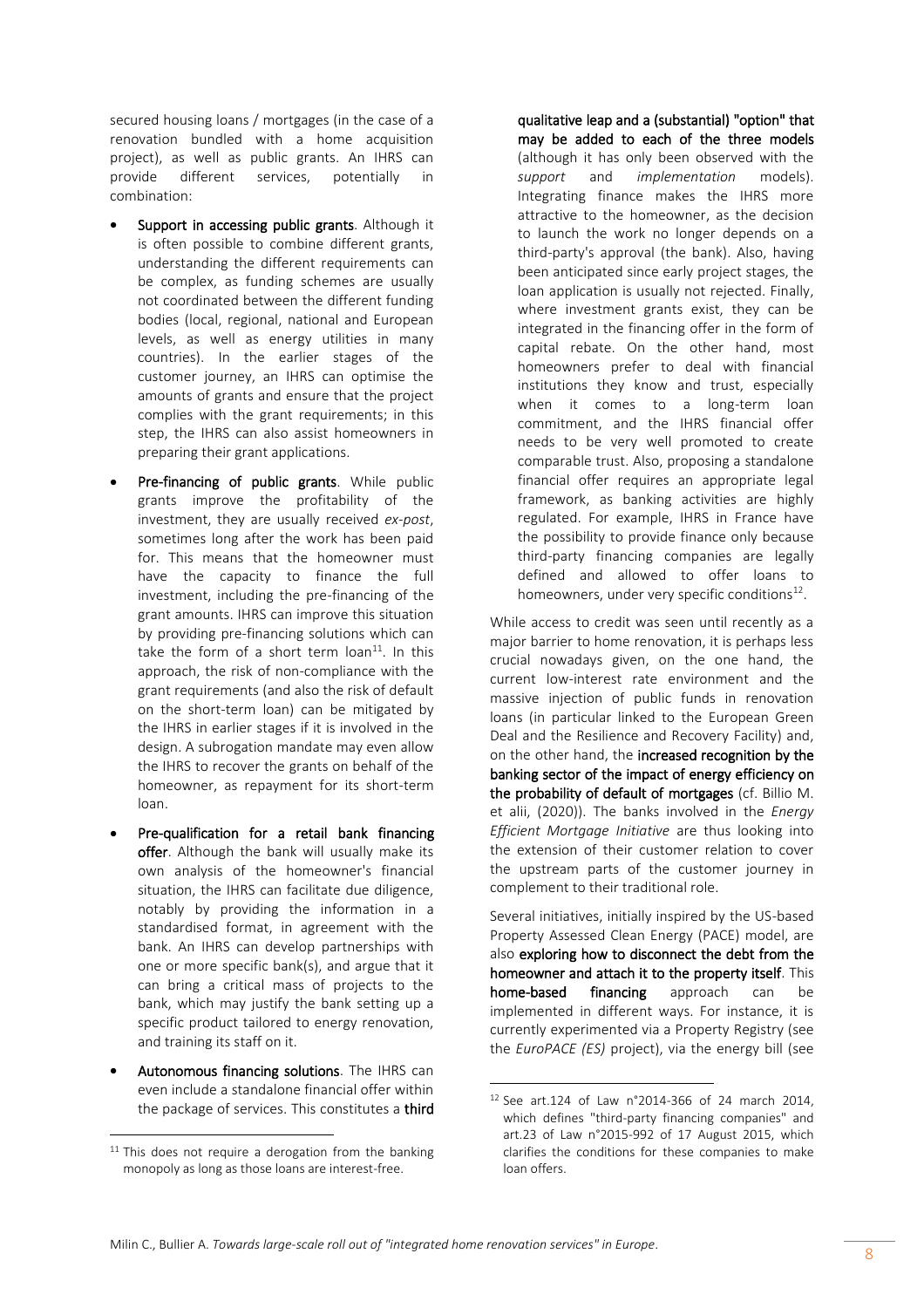the *RenOnBill (ES, IT, LT)* project) and via local taxes (see the *FitHome (NL)* project and the US PACE programmes). The main advantage of home-based financing is that it overcomes the aversion of households to take financial commitments with a longer term than they expect to stay in the dwelling. For example older households, although often free of mortgage repayments, no longer have access to long term loans and/or may no longer want to invest in the long term; on the other hand, younger households may not consider appropriate to undertake major investments in a home they do not plan to keep in the long run. The second main advantage of home-based financing is that it opens up new possibilities for debt recovery, including the possible intervention of public authorities in the collection process, thus minimising the risk of nonpayment.

#### **Renovation work**

At this stage, the work is carried out by one, or more likely several, construction companies, usually organised as separate and uncoordinated trades. The added value of the IHRS is to organise and rationalise their different interventions. Yet, the lack of qualified craftspeople to carry out lowenergy renovations is often cited by frontrunners as one of the main obstacles to the implementation of their IHRS. Conversely, craftspeople often argue that the energy renovation market is not sufficient (or less attractive in tense markets) for them to invest in training their staff. They may even view the IHRS as a competitor rather than a partner and refuse to collaborate, for example by refusing to act as a subcontractor to the IHRS.

This raises the issue of vocational training in the construction sector, which goes far beyond the scope of IHRS. Major efforts have been dedicated over the past decade to train the workforce and support the move upmarket, for instance through the EU initiative *BuildUp Skills*, and these efforts need to be continued and even increased in the future. An IHRS programme such as *SuperHomes (IE)* devotes a great deal of effort to training and coaching professionals and to setting up standards and codes of practice.

# **Worksite supervision / reception of the work**

Worksite coordination and supervision are essential to avoid faulty work by contractors, which can lead to serious problems for the building (e.g. moisture due to thermal bridges or lack of ventilation) and can also have financial consequences if grant requirements are not met. For complex renovation projects, planning and coordinating the work of different craftspeople is also a challenge for which most homeowners are not equipped. Although work supervision is a common task for architects, most homeowners do not hire one and supervise the works themselves, and this should clearly be considered in the package of services proposed by IHRS.

## **Quality assurance, guarantees and follow-up**

Given current market maturity, the risk of poor workmanship remains very high, especially when it comes to low-energy renovation. Homeowners' satisfaction on the results is essential to establish confidence in the services provided by an IHRS, where word-of-mouth plays a major role. This raises the question of what an IHRS can guarantee to homeowners, which can take two main forms:

- The IHRS can provide a guarantee on the quality of the work performed (i.e. guarantee on the materials and methods used, also referred to as *intrinsic energy performance guarantee*), with a clear commitment to correct defaults that lead to lower energy performance than planned. This is essential in case the IHRS *implements* the work, but also important when only *supporting* the homeowner.
- Some IHRS provide a guarantee on the actual energy savings, in the form of an energy performance (or similar) contract. This may be a key selling point for IHRS targeting multifamily buildings, in particular combined with finance as implemented by *Sunshine (LV)*. However, an energy savings guarantee appears less relevant for individual housing, or in multifamily building with individual heating systems, as it tends to entail disproportionate transaction costs and be intrusive for the household.

In the private residential sector, the notion of quality should also cover the quality of services provided, from initial contact to after-sales services. An IHRS must be able to guarantee the quality of the services it provides, including all the stakeholders involved. In *HolaDomus (ES)* for instance, contractors who wish to work with the programme are required to sign consumer protection policies as part of the validation package. These cover basic validation requirements (from solvency, reviews from other customers, licences etc.) to communication rules, some provision for code of conduct and a penalty point system too.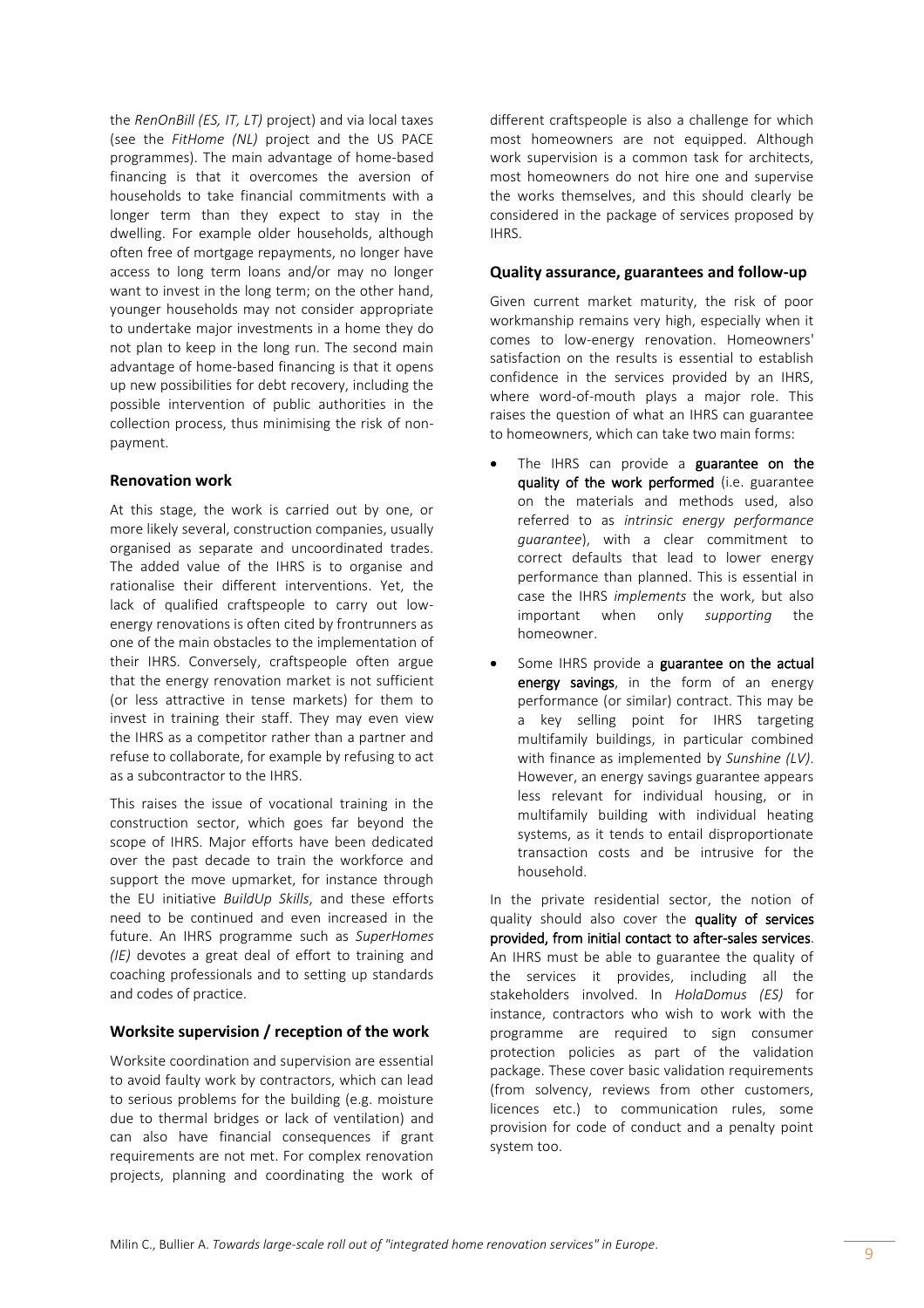At this stage, the IHRS may also include post-work monitoring, including advice and recommendations to homeowners on the proper use of the equipment installed and how to achieve the expected savings on energy bills.

# **MAIN IHRS IMPLEMENTATION MODELS**

We have highlighted in the previous section that there are number of choices which constitute qualitative leaps and tipping points between different models.

We identify empirically three main models for IHRS, although the boundaries between them may be porous:

- Advice model: the IHRS focuses mainly on the upstream parts of the customer journey, essentially information and first level advice, without getting into specific project details.
- Support model: the IHRS supports homeowners in the detailed design of their energy renovation project. The IHRS makes a first qualitative leap by being fully engaged in market activities, taking position and incurring professional liability for the support provided. In concrete terms, the switch from the *advice* to the *support* model can be materialised by the existence of a service contract, for instance, but not only.
- Implementation model: the IHRS makes a second qualitative leap by not only providing detailed advice but also carrying out all or part of the renovation work. As a result, and without prejudice to the quality of the advice provided, the IHRS no longer works exclusively in the interest of the homeowner but also has an economic interest in delivering works.

In addition to the services included in these three positioning models, a third qualitative leap can be made by offering autonomous financing solutions. Rather than a fourth model though, this is a (substantial) "option" that may be added on top of any of the three previous models (in particular the *support* and *implementation* models).

It is important to understand that, while the distinction between the different models is easy to define in generic terms, the exact tipping point is much less clear when one gets into the details, especially when it comes to distinguishing between *advice* and *support*. The boundaries between models are open to interpretation and in case of litigation, a court may judge that the IHRS is liable, even in the absence of a contract or even though the contract does not mention any liability.



*Figure 3: Main models of integrated home renovation services*

# **HOW CAN INTEGRATED HOME RENOVATION SERVICES BE UPSCALED?**

Upscaling home (low) energy renovation is a key objective, from the local to the European level, in order to achieve climate neutrality by 2050. Major and urgent efforts are required to disrupt current market dynamics, which justifies public intervention in organising IHRS.

# **Strategic options for integrated home renovation services**

The different IHRS models we have outlined are all valid and complementary rather than in opposition, as this remains an open field for innovation. However, public authorities wishing to set up an IHRS need to make a number of strategic choices, as different models can hardly be carried out by one and the same structure. The IHRS will either operate on the fringes of the market or fully on the market; the IHRS will either position itself alongside the demand, accompanying homeowners, or on the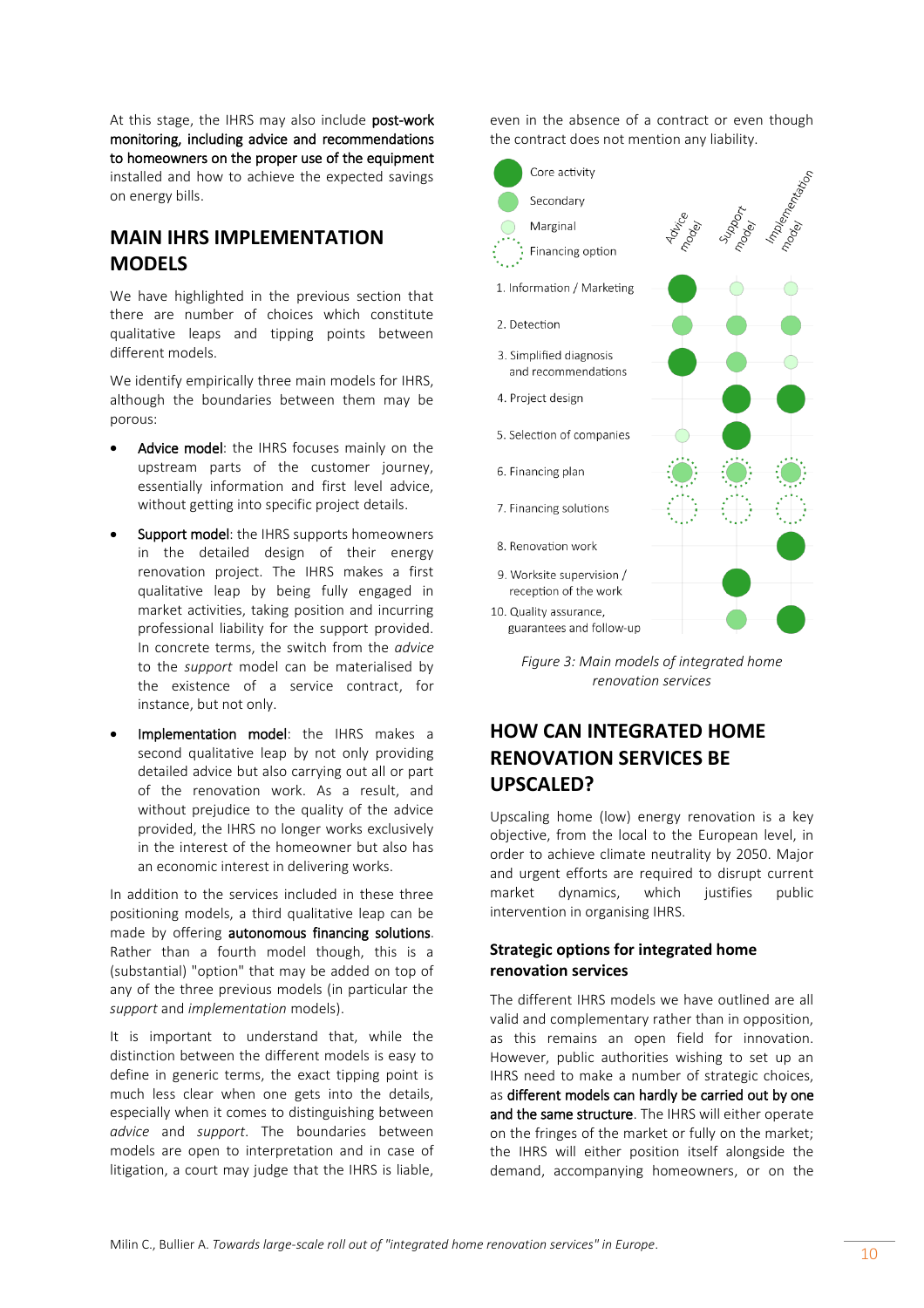supply side, offering both advice *and* renovation work; the IHRS will either refer to a third-party financial offer (in most cases a retail bank) or propose its own autonomous offer. Among the other strategic decisions public authorities need to make, we can highlight the following.

First, the objectives and level of ambition of the programme are decisive in choosing the most appropriate IHRS model. While simple measures, such as changing boilers or windows, can easily be achieved through an *advice* model, the *support* and *implementation* models seem more adapted to delivering low energy renovation programmes.

Also, the costs to create and operate IHRS must be balanced against the investment potential, which depends in particular on:

- The territorial scope and the potential number of homes to address. The most comprehensive approaches, especially those including financing solutions, will be better suited to a regional level, where sufficient demand can be met to balance costs.
- The expected average amount of investment per project, resulting from the level of ambition. The fixed and variable costs of implementing the more complex models must be justified by sufficient ambition and potential demand.
- The number and nature of the steps to be covered in the customer journey, the extent to which some of them can be monetised, and the positioning of the IHRS vis-à-vis the private sector.

Last but not least, public authorities must decide how to best position their action to build homeowners' trust, which is fundamental in the absence of a track-record of successful renovations that can be held up as examples to trigger new operations. All the initiatives we have taken as examples are based on public/private collaboration and the question is not so much who ultimately performs the services (usually a private contractor commissioned by the IHRS, except at the most strategic steps) but *who is accountable to homeowners for the intervention?*

The response to these questions will determine the most relevant intervention model and its specificities. There is no ideal configuration for IHRS, as the best solution is a compromise based on local conditions.

More questions of public action governance may arise which we cannot develop here. Should public authorities *push* private actors to expand their offer and collaborate, even if they do not have an obvious interest in it? Or, should an ambitious public offer be created, *pulling* the market by demonstrating how IHRS can work and getting private actors on-board? Should an *ad-hoc* structure be created to provide the services? Should such structure be fully private (as in *AnPost (IE)*), fully public and operating commercially (as in *Hauts-de-France Pass Renovation (FR)*), a public/private company (as in *Île-de-France Energies (FR)*), a public/private foundation (as in *HolaDomus (ES)* and *OpenGela (ES)*), or yet another legal form? Does this structure operate within the general legal framework of competition or as a Service of General Economic Interest (SGEI) or a Social Service of General Interest (SSGI), whose perimeter should be debated and legally defined, as is now the case in France $13$ ? In the case of a public service, will public actors operate among other market players, or will they become organising authorities for the public service, which may (or may not) be delegated (in whole or in part) to private actors, but now under public supervision? This is just a first glimpse at the questions public authorities could debate and decide on, on their way to the creation of an IHRS.

## **Should IHRS be economically viable?**

IHRS costs to provide services to homeowners, but also to ensure the back office (HR, IT, accounting, etc.), tend to be covered by public budget allocation in this still emerging phase, within a wider budget dedicated to structuring the market (e.g. training construction companies, coordinating with banks, etc.). Those costs can also be charged to private actors, at least partially: to homeowners who benefit from the services but also, alternatively, to the private companies who benefit from the IHRS intermediation.

Most IHRS used as example here were set up with the aim of ultimately running on a commercial basis and reaching economic equilibrium, after a pilot phase where public funding (notably from the EU's Horizon 2020 and ELENA programmes) covers a large share of the costs. We estimate that it takes 4 to 6 years for an IHRS to reach maturity, i.e. streamline its processes and interactions with stakeholders to deliver renovations with optimal cost effectiveness. However, to date, none of the publicly supported IHRS initiatives we have

 $\overline{a}$ 

<sup>13</sup> See art.12 of Law n°2013-312 of 15 April 2013 and art.22 of Law n°2015-992 of 17 August 2015, which created a public service for the energy performance of housing.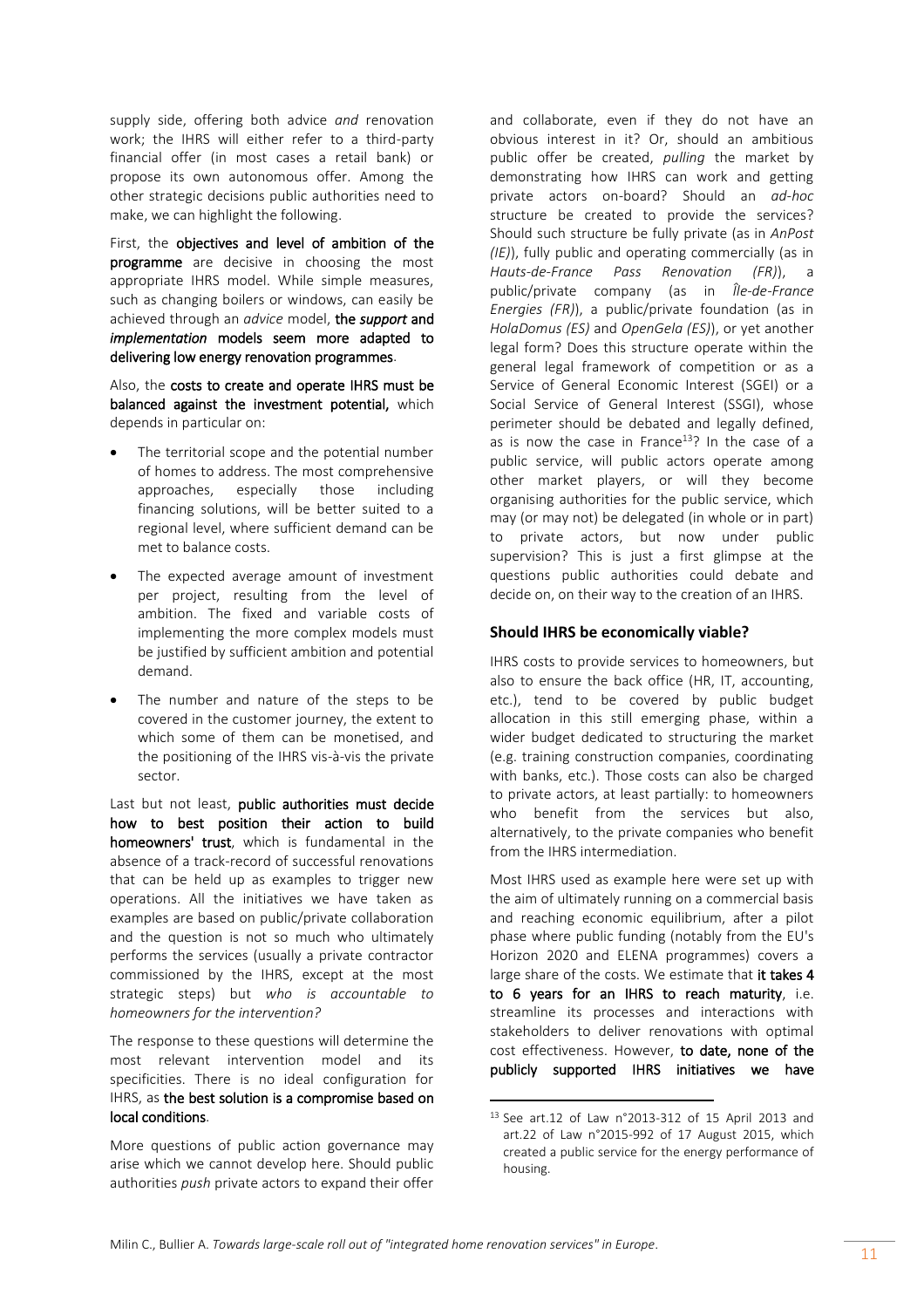mentioned have reached the stage of selfsustainability, even after a number of years of operation and the delivery of substantial investments.

As a matter of fact, homeowners' willingness to pay for the services is a limiting factor. For example, the rather successful *Hauts-de-France Pass Renovation (FR)* only charges roughly half of its actual costs to homeowners, through a fee of EUR 1,860. However, if we look at the investments triggered in home renovation, between EUR 40-60,000 per low energy renovation project in the case of Hauts-de-France, IHRS present a very significant leverage factor which in our view justifies to be publicly subsidised, including the activities which pertain to the commercial sector. Most successful financial instruments to date subsidise energy audits and design costs, and the EU has demonstrated in the past 10 years the effectiveness of funding project development  $costs<sup>14</sup>$ ; public funding should be extended to the services covering the whole customer journey. At a moment when the EU and the Member States are preparing to inject massive amounts of public grants in home renovation programmes<sup>15</sup>, it seems relevant to allocate part of these monies to IHRS, which we consider as indispensable to ensure public grants are absorbed and properly allocated to low energy renovations. In the future, public funding could then be progressively reduced, once the value of such services is sufficiently recognised by homeowners.

## **Compliance with competition and State aid rules**

Integrated Home Renovation Services include many services that would normally be delivered by private market actors, which may raise concerns about possible distortions of competition. The fact that an IHRS does not charge homeowners for its full costs, or that it benefits from guarantees from its public shareholders, may for instance raise State aid concerns. Public authorities subsidising the operation of IHRS will likely be required at some point to guarantee an open competition to all market actors when awarding such public grants.

 $\overline{a}$ 

This may be counter-productive, especially for the *support* and *implementation* models: although the 4 to 6 years required to go up the learning curve are in line with the time frame of public contracts, the obligation to re-procure periodically may be a serious disincentive for the IHRS provider to invest in optimising the services.

Compliance with competition and State aid rules is a complex political issue. It could become a major obstacle to the large scale deployment of IHRS and, considering their importance to allow large-scale investments in home energy renovation, a public debate would be needed.

# **CONCLUSION**

The European Union's target of halving greenhouse gas emissions by 2030 and reaching climate neutrality by 2050 requires large-scale low energy renovation of existing homes to begin as soon as possible. One of the main challenges is the absence of a coordinated and coherent response to the needs of homeowners at each step of their customer journey, which discourages many and limits the energy savings achieved by others. Integrated Home Renovation Services reduce the burden of energy renovation on homeowners and are essential for home renovation programmes to deliver at the scale required, and in particular to ensure that renovations reach the low energy renovation standards.

At the local level, Integrated Home Renovation Services have been piloted across Europe over the past decade, often with support from the EU's Horizon 2020 and ELENA programmes. These pilot initiatives are developing new insights, of which we have only scratched the surface here, and their findings must be further harvested, analysed and debated. The three models identified (*advice*, *support* and *implementation*) are mainly heuristic and, building on frontrunners' best practices, the concept has to be adapted *in concreto* to the local context, policy framework and regulations.

On a more systemic level, public funds need to be allocated to technical assistance schemes at national and local levels, to support the multiplication of initiatives. Special attention should be paid to adapting the legal and regulatory frameworks in order to facilitate the deployment of such integrated services. Last but not least, major efforts need to be dedicated to build the capacity of local actors (public authorities, energy agencies, etc.) and develop the new skills, and even the new professions, needed for the definition, implementation and large scale operation of Integrated Home Renovation Services in Europe.

<sup>14</sup> Project development assistance, funded under Horizon 2020 Energy Efficiency and EIB-ELENA, delivers at least 15 to 20 Euros of investments in energy efficiency and renewable energy for each Euro of EU funding.

<sup>&</sup>lt;sup>15</sup> Notably from the Resilience and Recovery Facility and from the European Structural and Investment Funds, which are mostly managed at Member State level; funds could for instance be allocated to technical assistance schemes at national and local levels, to support the multiplication of initiatives.